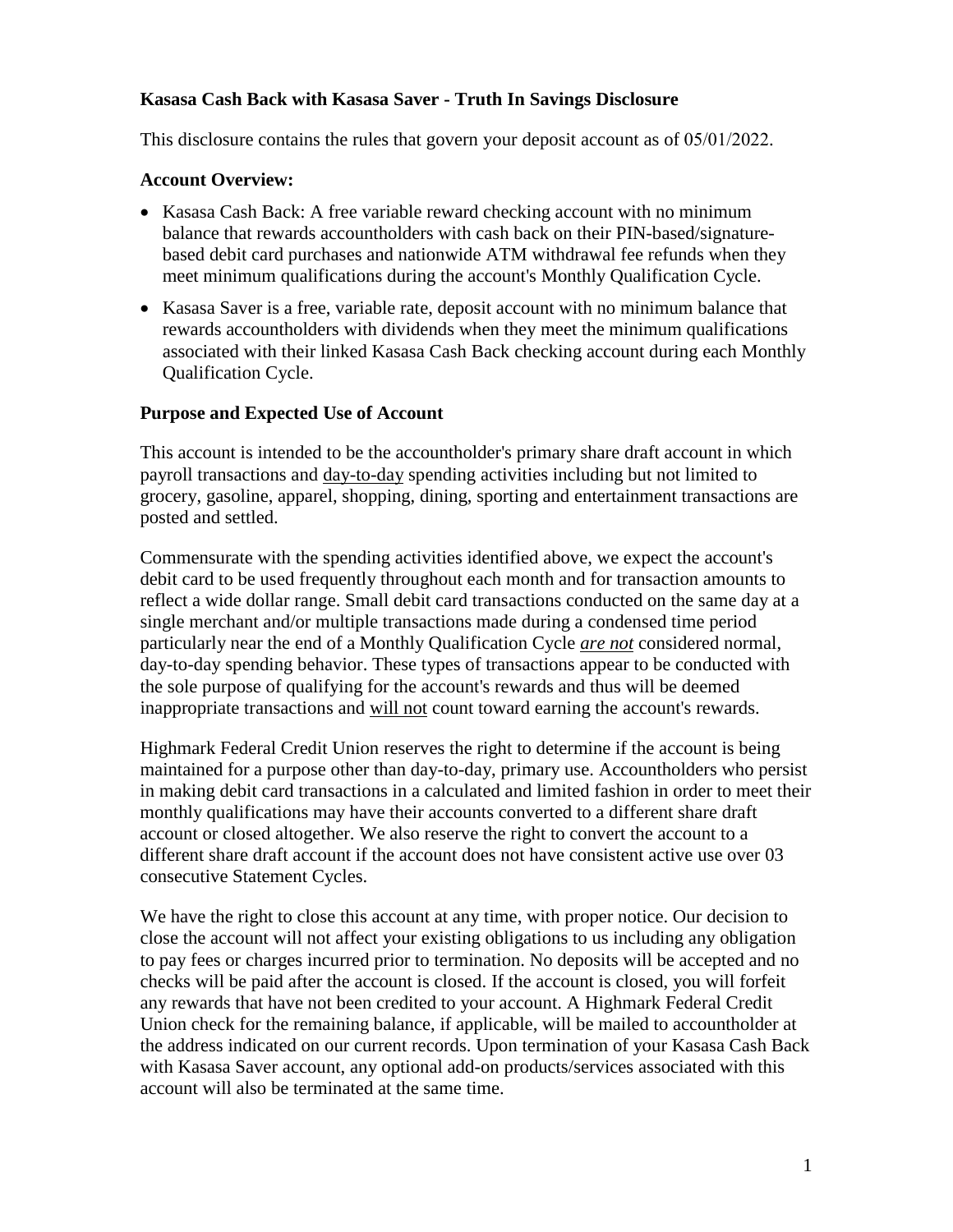If, for whatever reason the Kasasa Saver portion of your account is closed, your account will automatically be converted to a standalone Kasasa Cash Back account and only the Kasasa Cash Back terms and conditions articulated within this disclosure will apply.

#### **Dividend Rate & Annual Percentage Yield (APY)**

### • **Compounding & Crediting:**

Dividends will be compounded on a monthly basis. Dividends will be credited to your Kasasa Saver account on the last day of the current statement cycle. If you close your account before the dividends are credited, you will not receive the accrued dividends. Dividends begin to accrue on the business day you deposit noncash items (for example, checks).

"Business Day" means a calendar day other than a Saturday or a Sunday, January 1, the third Monday in January, the third Monday in February, the last Monday in May, July 4, the first Monday in September, the second Monday in October, November 11, the fourth Thursday in November, or December 25. If January 1, July 4, November 11, or December 25 falls on a Sunday, the next Monday is not a Business Day. "Statement Cycle" means the period of time for which Highmark Federal Credit Union provides a summary of the financial activities and transactions that post and settle to the accountholder's account.

### • **Balance Computation Method:**

We use the average daily balance method to calculate the dividends on your Kasasa Saver account. This method applies a periodic rate to the average daily balance in the account for the period. The average daily balance is calculated by adding the principal in the account for each day of the period and dividing that figure by the number of days in the period. The period we use is the Statement Cycle.

### • **Dividend Rate & Annual Percentage Yield:**

When your Kasasa Cash Back account qualifications are met during a Monthly Qualification Cycle:

Kasasa Saver: average daily balances up to and including \$25,000 in your Kasasa Saver account earn a dividend rate of 1.00% resulting in an APY of 1.00%; and average daily balances over \$25,000 earn a dividend rate of 0.25%% on the portion of the average daily balance over \$25,000 resulting in a range from 0.40% to 1.00% blended APY depending on the account's average daily balance.

When your Kasasa Cash Back account qualifications are not met during a Monthly Qualification Cycle: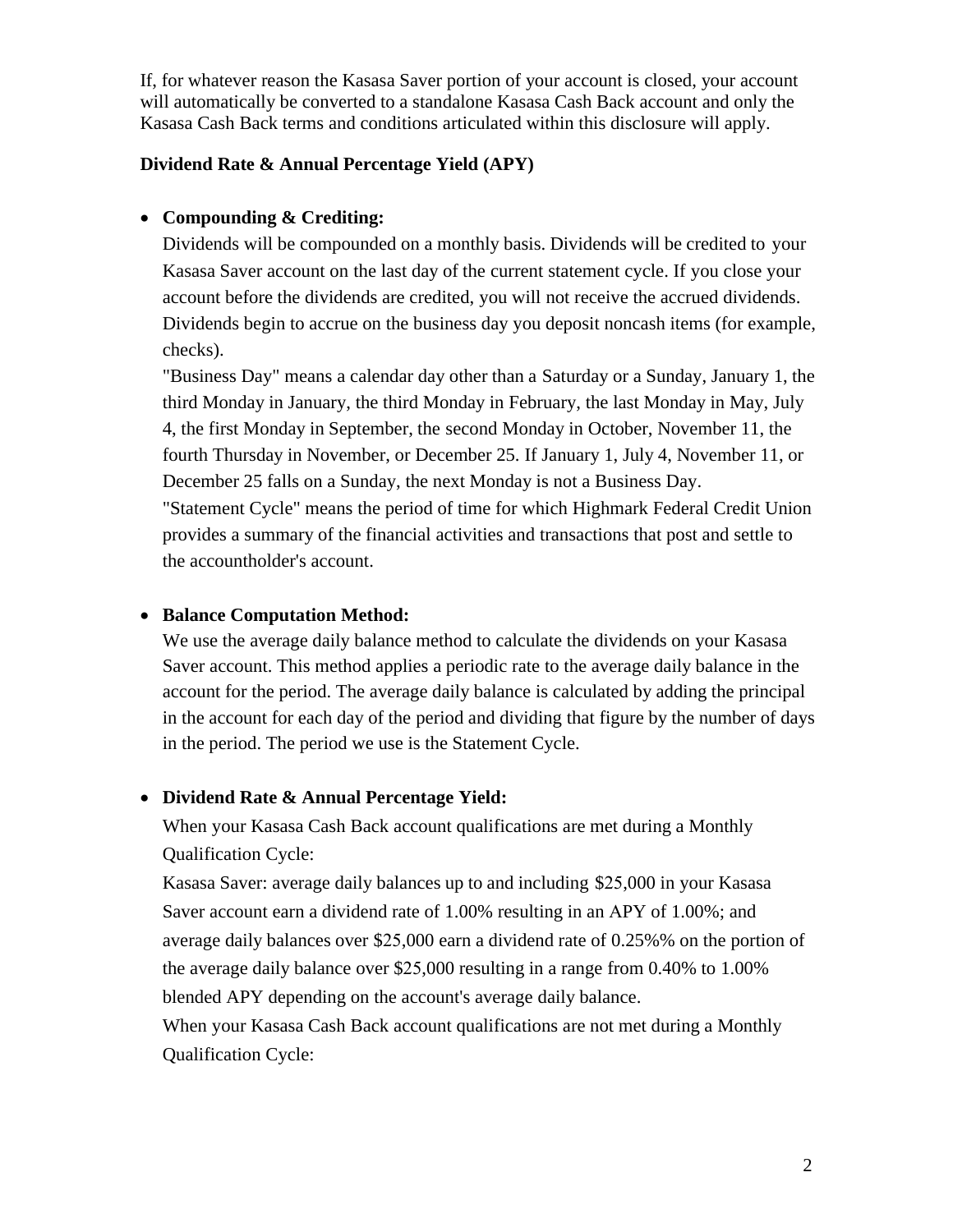Kasasa Saver: the entire average daily balance in the Kasasa Saver account earns a dividend rate of 0.05% resulting in an annual percentage yield of 0.05% APY.

## **Qualification Information:**

To earn your rewards, the following enrollments must be in place and all transactions and activities must post and settle to your Kasasa Cash Back account during each Monthly Qualification Cycle:

- At least 01 direct deposit, ACH credit, or ACH payment transaction(s)
- At least 12 PIN-based/signature-based debit card purchases
- Be enrolled in and have agreed to receive e-statements rather than paper statements
- Maintain a valid email address on record with credit union

Account transactions and activities may take one or more days to post and settle to the account and all must do so during the Monthly Qualification Cycle in order to qualify for the account's rewards.

The following activities do not count toward earning account rewards: ATM-processed transactions, transfers between accounts, PIN-based, signature based debit card purchases, debit card purchases processed by merchants and received by our credit union as ATM transactions, PIN-based, signature based transactions, non-retail payment transactions and purchases made with debit cards not issued by our credit union. Transactions bundled together by merchants and received by our institution as a single transaction count as a single transaction for the purpose of earning account rewards.

"Monthly Qualification Cycle" means the current statement cycle.

"Statement Cycle" means the period of time for which our credit union provides a summary of the financial activities and transactions that post and settle to the accountholder's account.

# **Reward Information:**

When Kasasa Cash Back qualifications are met during a Monthly Qualification Cycle, you will receive 4.00% cash back on up to a total of \$200.00 PIN-based/signature-based debit card purchases that post and settle to the account during that cycle period. A maximum of \$8.00 cash back payments may be earned per Monthly Qualification Cycle.

In addition, average daily balances up to and including \$25,000 in your Kasasa Saver account earn a dividend rate of 1.00% resulting in an APY of 1.00%; and average daily balances over \$25,000 earn a dividend rate of 0.25%% on the portion of the average daily balance over \$25,000 resulting in a range from 0.40% to 1.00% blended APY depending on the account's average daily balance.

You will receive reimbursements up to \$20.00 for nationwide ATM withdrawal fees incurred within your Kasasa Cash Back account during the Monthly Qualification Cycle in which you qualified.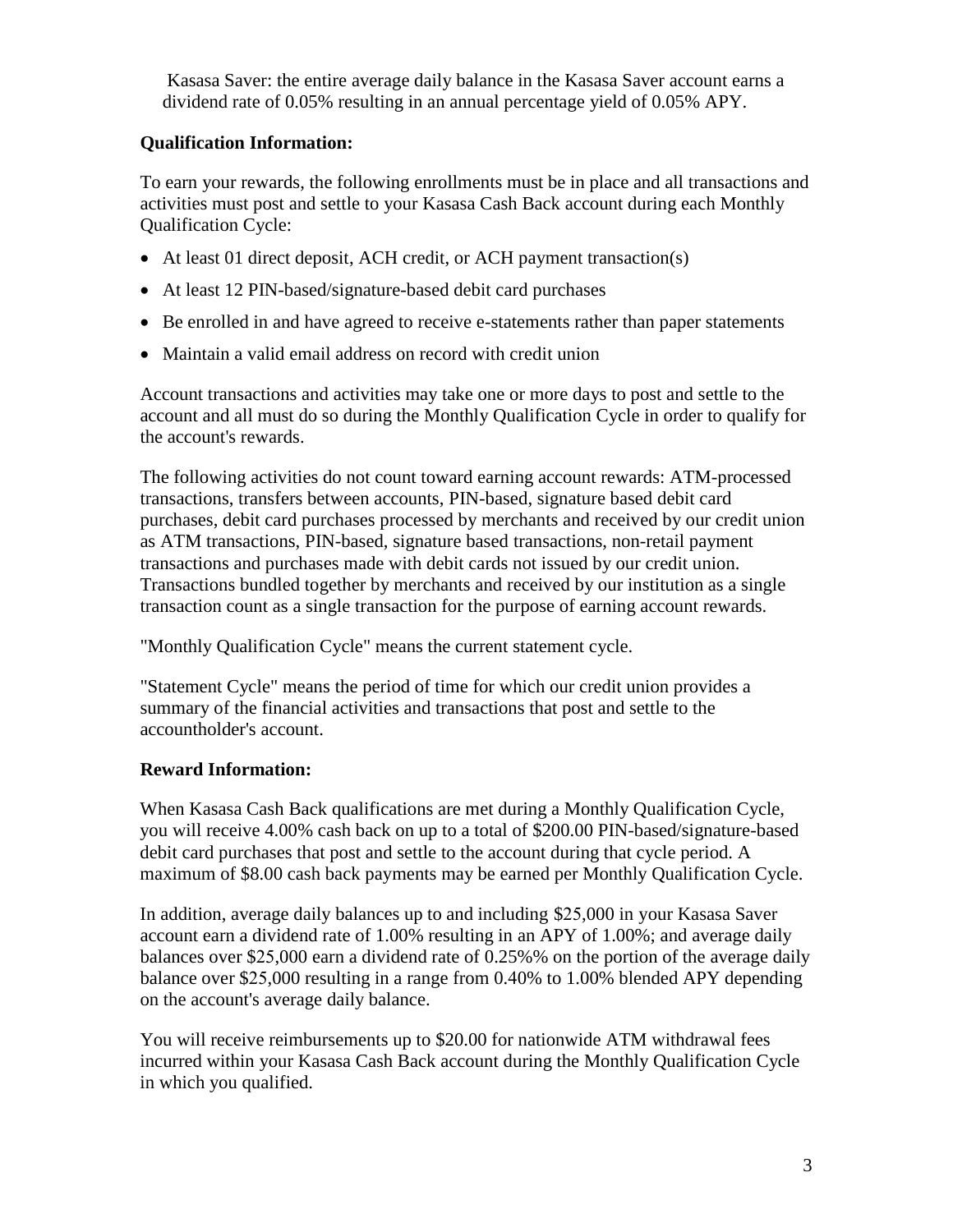When your Kasasa Cash Back account qualifications are not met, no cash back payments are made and ATM withdrawal fees are not refunded. In addition, the entire average daily balance in the Kasasa Saver account earns a dividend rate of 0.05% resulting in an annual percentage yield of 0.05% APY.

Dividends will be credited to your Kasasa Saver account on the last day of the current statement cycle.

The cash back payments and nationwide ATM withdrawal fee reimbursements earned in your Kasasa Cash Back account will be credited to your Kasasa Saver account on the last day of the current statement cycle.

 $APY =$  Annual Percentage Yield. APY calculations are based on an assumed balance of up to \$25,000 + \$100,000 in your Kasasa Saver account and an assumed statement cycle of thirty-one (31) days. Rates, rewards, and bonuses, if any, are variable and may change after account is opened without notice to you. No minimum balance is required to earn or receive the account's rewards. Rewards less than a penny cannot be distributed. Fees may reduce earnings. If the account is closed before rewards are credited, you will forfeit the rewards.

### **Additional Information:**

Account approval, conditions, qualifications, limits, timeframes, enrollments, and other requirements apply. \$25.00 minimum deposit is required to open the account. See accompanying schedule of Fees and Charges for fees that may apply to this account. Enrollment in electronic services (e.g. online banking, e-statements) may be required to meet some of the account's qualifications. Limit of one account per member number. There are no recurring monthly maintenance charges or fees to open or close this account. This account is not to be used for commercial purposes. If the account is closed, you will forfeit any rewards that have not been credited to your account. A Kasasa Cash Back account is required to have a Kasasa Saver account. If, for whatever reason the Kasasa Saver portion of your account is closed, your account will automatically be converted to the associated standalone Kasasa Cash Back account and that account's terms and conditions articulated within their specific disclosure will apply. A linked Kasasa Saver account is required for automatic savings.

*Account Limitations: If Kasasa Saver Is Established As A Savings Account***:** Transfers or withdrawals from a Kasasa Saver account to (a) another account of the same depositor at our institution or to (b) a third party or an account of the same depositor at another bank, if made by preauthorized transfer, automatic transfer, telephone, fax or internet banking service and (c) transfers or withdrawals to a third party or to an account of the depositor to another account at another bank made by check, draft, debit card are limited to an aggregate total of six (6) per calendar month. There is no limit to the number of transfers or withdrawals from your Kasasa Saver account to repay loans at our institution or are made in person, by mail, by messenger or at an ATM. These transactions are considered made on the date the transaction posts and settles to your account, not the date the withdrawal request was initiated.